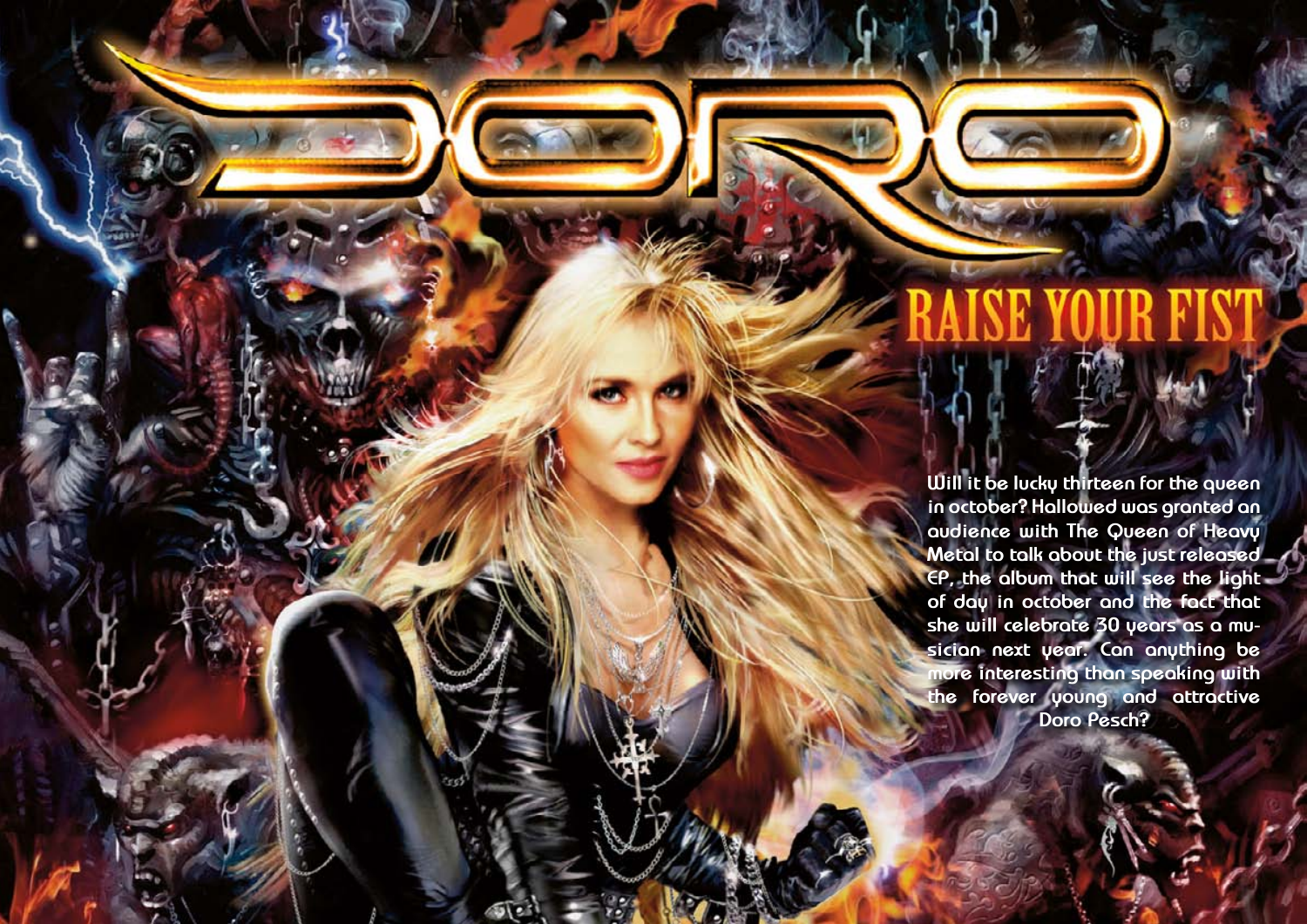$H$ Design by Daniel Källmalm

written by daniel källmalm PHOTOS AS CREDITED published on 26/8-2012

Little Richard, it was that which and again and again, the music became like a drug to me.

Before we move into the newer stuff lets have a look back at some points in the history of The Queen, it begins in Düsseldorf alhard to believe by looking at the ned them about that fact. recent press photos). With a girl father who was a lorry driver that ter left to form the band Warlock. took her with him on his trips, the love of music started maybe at the same time around the age of three.

was not set to become a heavy meking with graphics. This however was when the clouds around her were getting darker and darker and things weren't really right with her health, at least that was her feeling although doctor after doctor said the same thing: that there was nothing wrong with her. It would seem that it is like in Sweden today then with the doctors, she visits them for fun in their opinion and maybe being told to take an aspirin and then being sent home, unlike cases around here where people die because of lazy doctors she was peragnosis which turned out to be a little worse than nothing wrong.

most half a century ago (which is tal before some people enlightehospital she figured that she had to do something with her life. And just about a week after being released from hospital she started her first band called Snakebite. Doro remembers that they were very loud and didn't really know that they were playing heavy me -

named Dorothee who had her Snakebite and later one with a love of travelling awakened by a hand named Beast which she la-A Demo was recorded with

sistent enough to finally get a di- ceed the expectations of the band This independent Belgian label released the Warlock debut album "Burning the Witches" in 1984, it was later rereleased by Vertigo who went on to release the rest of the Warlock albums as well. One could say that this album did exsomewhat.

- I was diagnosed with pulmo nary tuberculosis and was given a 50% chance of survival which me. You know a girl in her teens ning when we got to play with missing all that fun and not kno wing if she will survive.

- I heard the song *Lucille* by had been working with earlier in caught me. I had to play it again they did even hang around in the In her teens however the goal had been. There was a difference tal royalty, she wanted to be wor- bands however, Warlock had a Warlock was formed by more or less the same people that Doro bands like Beast and Snakebite, same concrete b<mark>u</mark>nker in Düsseldorf where the other bands between Warlock and the other fanclub who helped them become what they became.

of course came as a shock for it was now things started happe-- We thought we would sell something like 200 copies to our fanclub or something, but we did sell like 20'000 albums and Metallica and metal was getting really big. It was

As you probably can deduce, she did survive that ordeal and now it was there, during that year in

#### **Warlock**

- They recorded cassettes which they sent to labels and there wasn't long before we were offered contracts with some different underground labels and we soon decided for Mausoleum because they had the coolest logo.

Photo by Jochen Rolfes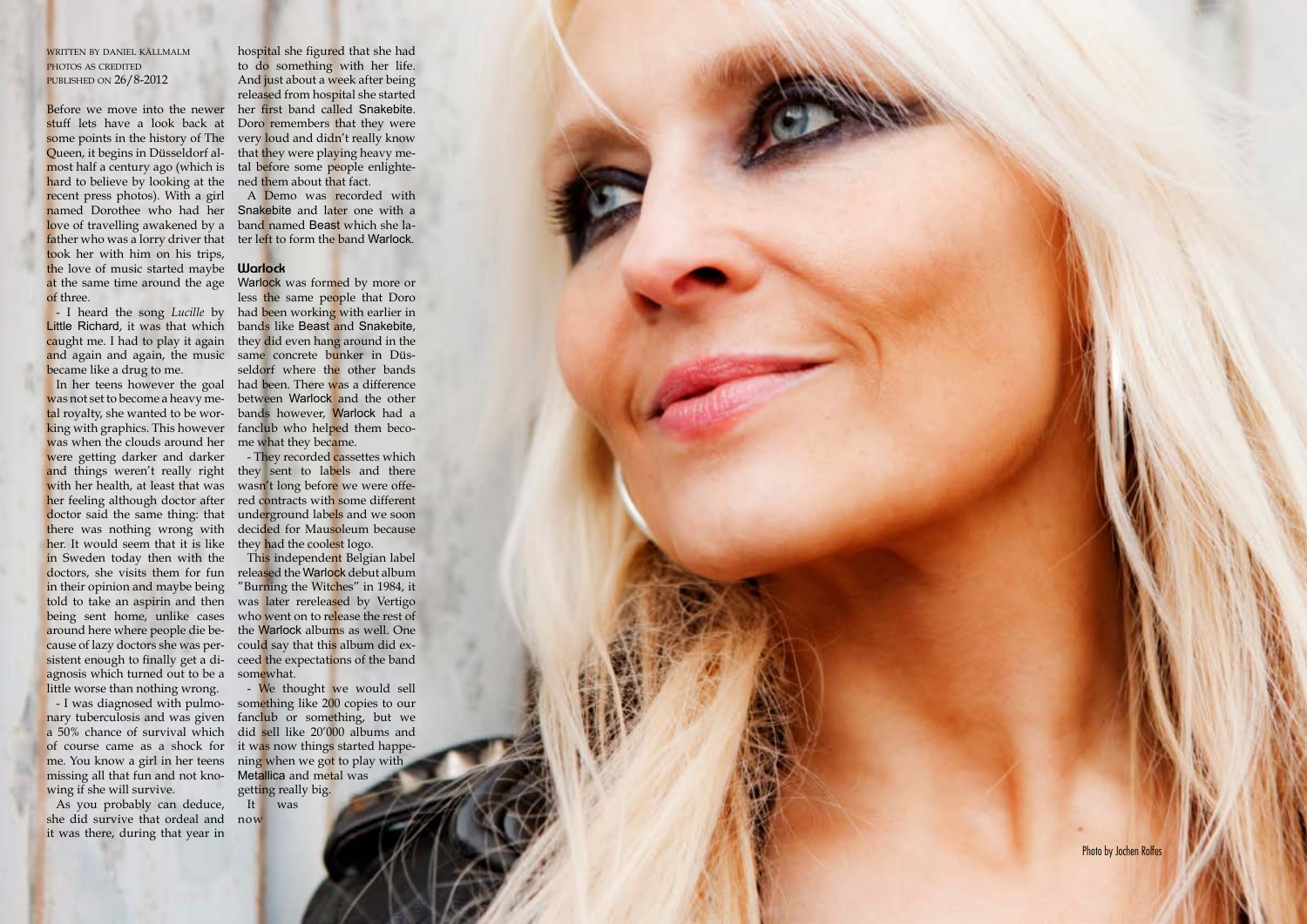the gates opened for Doro and Billboard200 in the US but none and I think that is good because Warlock, it was now things they as successful as "Triumph and Iknow that in Sweden or Germacould only dream of when for-Agony". But enough history now, ny everything is pretty cool but ming the band to play around lets look at the present instead. youth clubs and similar around Düsseldorf started to happen. and it is called "Raise Your Fist in She had to do what everyone ho-the Air" and it's three songs on pes to do, quit her day job.



Warlock then went on to release three additional albums all of which charted in Germany and the last one "Triumph and Agony" even broke into the hot100 at is called *Victory* and is another the Billboard charts and was cer-anthem and there is a ballad on tified gold in the home country.

However, this medal had a bit of a backside with the label deciding everything which led to Fist in the Air", the name of the members coming and going Doro explained and as that wasn't enough she lost the rights to the name Warlock which was taken by her ex-manager who sued them for that and won and since then it has been an ongoing pro-from Motörhead and it is a balcess. She has however gotten lad which is one of my favourite the rights to the name back after many years of battling with lawyers and stuff, but back then it led to the band having to change the name to Doro so that they could Ozzy Osbourne and Firewind go on playing.

- Our manager called and told and it's like an anthem that kind it. One is *Raise Your Fist in the Air*  of reminds me a little bit of *All We Are* and I have played now a

me to quit my job because he had found a really good tour for us, we were to tour with one of the couple of times and I think it is greats, Judas Priest. And the next like wow. day I got up to my boss and told him I had to quit as we were to this song already Doro explains, tour with Judas Priest, he had no idea who they were and just with a French version of the opelooked like a question mark but ning *Raise Your Fist in the Air*. But wished me the best of luck any-in between there are two tracks

**Doro Raises a Fist in the Air**

- We have just released a single so much bad stuff going on so I in some other countries there's thought that I definitely wanted to write a song about it, I love to rock out but sometimes I want to get a message out as well.

The fans seems to have taken to few seconds to think it over be-But this song is not one of those she counts as her favourites on the album, at least not when I am asking. However, she did need a fore answering.

the EP or single as she say, ends which like the opening will be found on the album as well, the French version is the only track unique for the EP.

Fittingly the first album under the Doro moniker was named "Force Majeure" and was released in 1989, and since that album there was been eleven more albums with the thirteenth due out on october 19. All of those albums ganisation called "Terre de Fem-

have charted well in Germany mes" who take care of human and the two first did reach the rights especially for young girls - I want to dedicate it to this or-

- The second song on the single it and it's called *Engel* which is a song about a guardian angel.

The EP is called "Raise Your album is a bit shorter where "in the air" is removed, it will as we have touched upon earlier, be out in october and it features some guests.

- It has a duet on it with Lemmy songs on the album, it is called *It Still Hurts*. And then we have a guest guitar player on the album, Gus G (known for playing with amongst others).

Doro explain (and I have heard) that it is an album with a good mixture of songs between anthems, fast songs, ballads and so on. There is even a song for a good cause on the album, it is called *Freiheit (Human Rights)*.

- *Rock 'til Death* is pretty cool from the rock songs and from the ballads we have the duet with Lemmy, *It Still Hurts*, I would say they are my favourites. And *Raise Your Fist in the Air* of course, I think it reminds me of *All We Are*  and it will probably never leave our live setlist anymore.

And why should it? It is after all a song which character is just perfect to play live with the fans jumping and singing along. In the ballad with Lemmy we hear the ugly old man in a slightly different way than we are used to from Motörhead, which is something that falls very much into the tastes of Doro.

- Yeah, and Lemmy from the soulful side, I love it so much, we did a couple of duets together for the "Calling the Wild" album. It was *Love me Forever* an old Motörhead classic and *Alone Again*. I love Lemmy when he sings that way, bluesy and ballady song, I love it. I think he is so soulful, it always gives me goosebumps.

# **A Fist in Triumph**

Bands/artists usually rave on about how an album is always their best and so on, last time I spoke with Doro she said she didn't have a single favourite album and that she loved them all for different reasons even though she seemed to have a a softer spot for the "Triumph and Agony"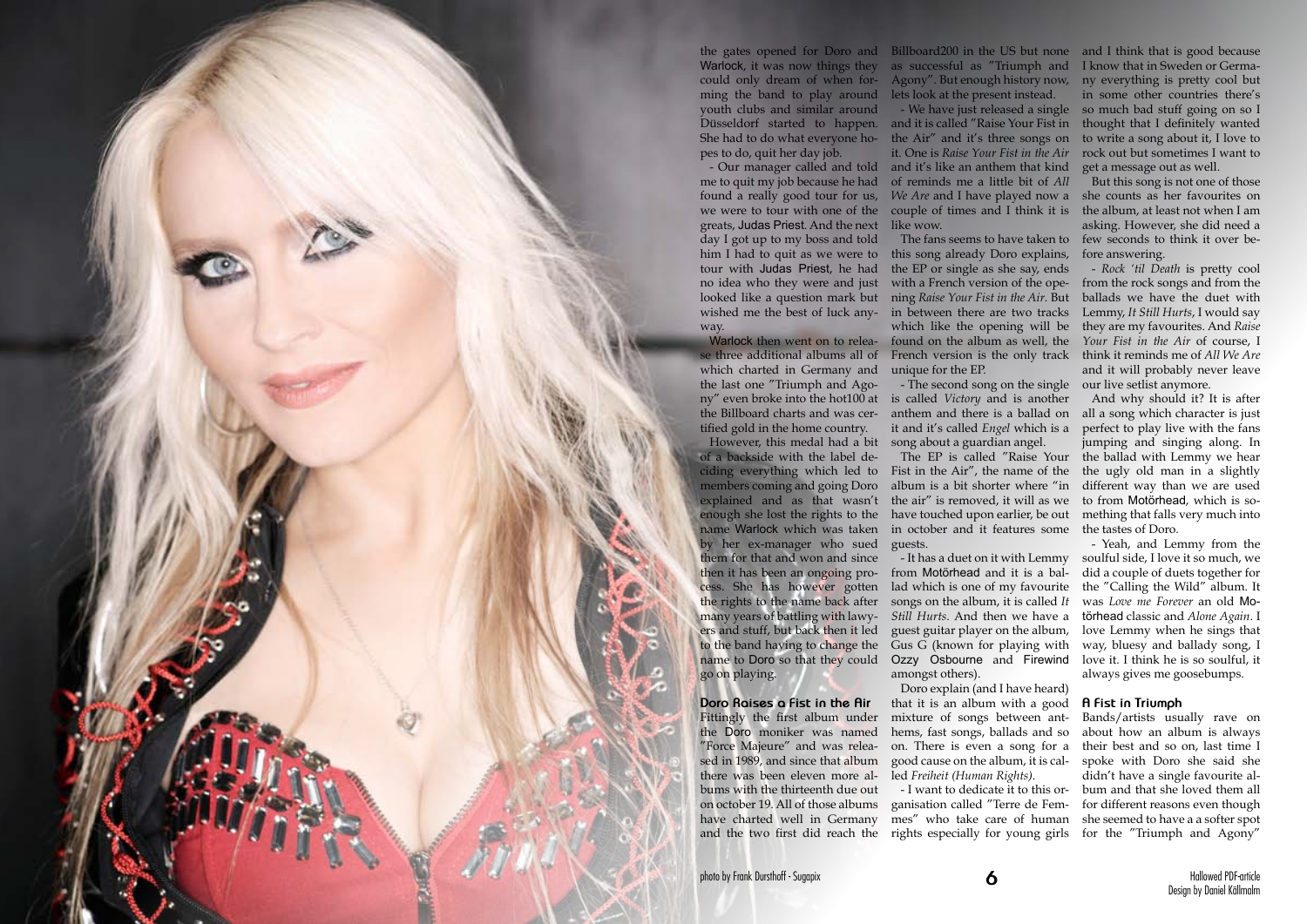album. That album is also something she compares this new one with and with right as the characters of songs are rather similar with the huge anthem in *Raise Your Fist in the Air*, the lovely ballad like *Für Immer* in Either It *Still Hurts* or *Engel* if you want it in German. But is it the best she has ever made?

am just hoping that the fans love very good even though they it as much as I do. It is a little haven't really tried everything bit different from the "Fear No Evil" album from 2009, I learned from some things there which I thought I could have done bet-

- I think it came out great and I that the reception so far has been And it looks as though it could be successful as Doro explains live as of yet.

body great, Jakob Hansen and I think it came out great especially on the rock songs. I think it is a most but so far it has been great, good package, a good album and I hope it is the best and I hope the fans love it the most but to be honest I love each and every album for different reasons.

> One thing you don't really need to hear the album for it to appreciate the great album cover of the coming album, I think it is definitely one of the best we have ever seen on a Doro album and she seems quite satisfied with it as well. The artwork is made by Geoffrey Gillespie who has done cover art for Doro since the "Tri-

ter and it was mixed by some-sponse and I think it will be great - So far it has been great, and when we play *Raise Your Fist in the Air* live it gets the biggest re-

for the upcoming tour. We feel out which songs the fans love the I haven't played the other songs live yet but I want to try to pull *Engel* the ballad off live. But so far the EP has gotten a very good response.

#### **Live and New Label**

enough stuff to pick and chose vember when we will go all over from to do a really nice live performance and for the backdrop and everything it will be perfect. - He is one of my favourite painters and he did this new one and I am so happy he did it, I think it is so cool with all the skulls and the terminators. We probably have

Speaking of backdrops, Doro will as usual be touring quite extensively around the world to promote this new album and also next year to celebrate 30 years and want to do some spectacular doing music (well to be honest shows with something really uniit is more than that but the first que. demos were released 1983 according to wikipedia, they recorded the first Warlock album that year as well).

- We will start in october-no-

Europe and then we will do the 70'000 tons of metal next january and then we do the american tour in february next year and then we come back to Scandinavia in march-april and then I hope we will play the Sweden Rock Festival and all the festivals. And next year I celebrate 30th anniversary

30 years is quite a long time, can it really be the same feeling to be touring after all these years and all these shows. According to the woman still extremely young at



umph and Agony" album back in 1987 and since then they have been working together with the artwork, or maybe we should say that Geoffrey Gillespie has magically created covers for Doro since then.

- Usually we talk early and I told him that I had something in the making and told him it is called "Raise Your Fist". Then it came out with the fist and everything and I thought: "that is the album title" it was just the work title to begin with. But I always tell him ideas and what the music sounds like and what they are all about and then he does it and sends it. Every time I am so happy it has not been any time where I have thought that I expected something different I think we have a good open channel and a good vibe, he always knows what I like or what I am up to, he feels it somehow.

She explains that he trusts Gillespie for doing the best and that he is an Englishman living in France who has done almost all sleeve paintings for Doro since 1987 when she got to know him.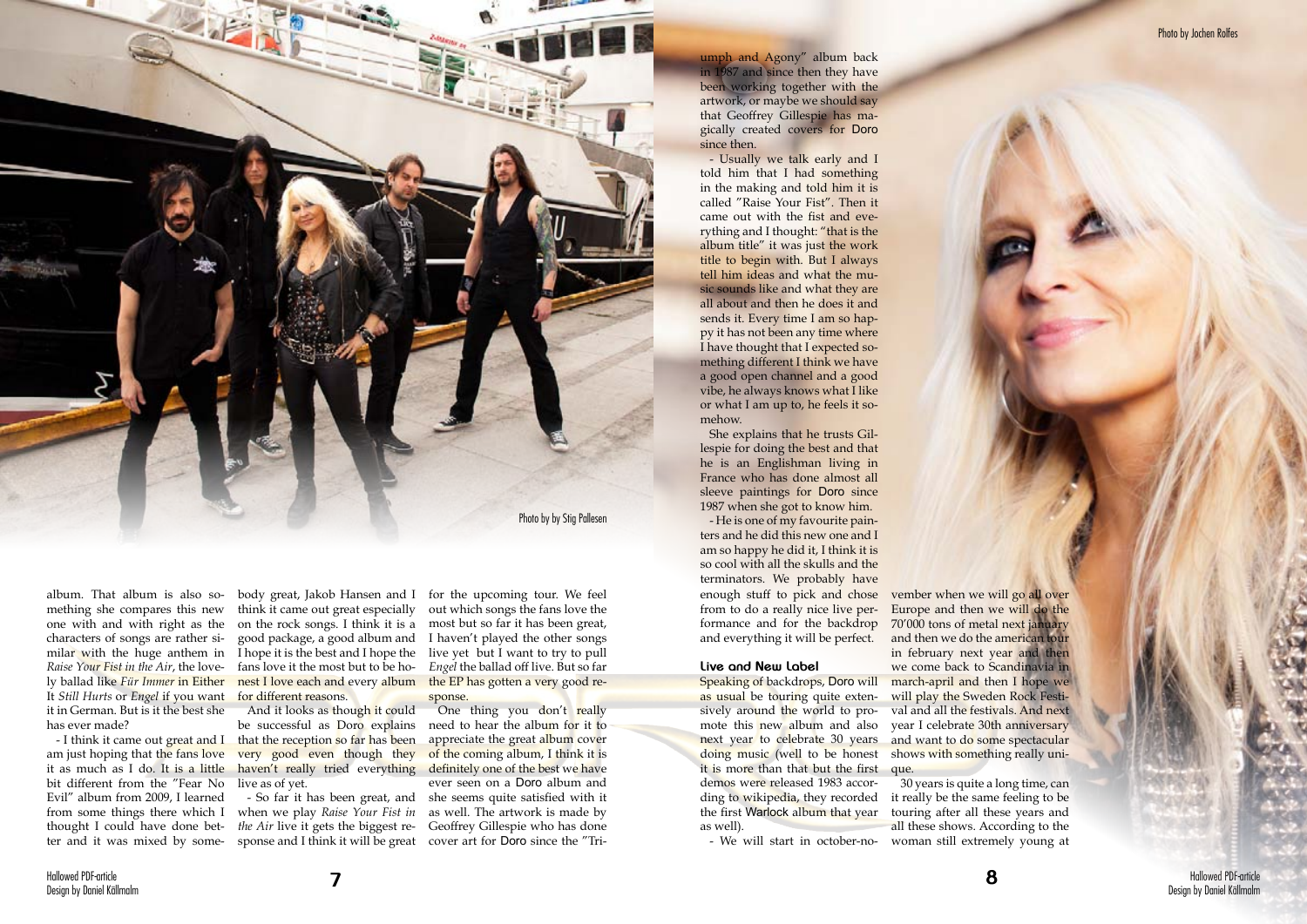Hallowed PDF-article Design by Daniel Källmalm

## heart it is.

- I love it so much and I think I can appreciate it a little bit more for every passing year. I think it is my only mission in life, I want to make the fans happy and tour and meet the fans, get there feedback, that's heaven to me.

Which is why she probably never has grown old, never settled into the dull, tedious and boring life of an average person. She lives for the now and for the fans. - Yes, totally. That is why I have never been married or never had any kids, I am married to metal and to the fans.

Think how much fun it can be never to grow up, how life is better without all the responsibilities and all of that, but of course there are some for a musician as well and one is producing new music, is that as much fun still?

- Yes, yes I love writing songs, I love recording but what I love most is playing live. But it is all different, it is all introverted when you are working on a record and then when you go out and play it live it's totally different. I always feel like I am a totally different person and seeing the fans and connecting with them is what I miss when being in the studio. To me t h e